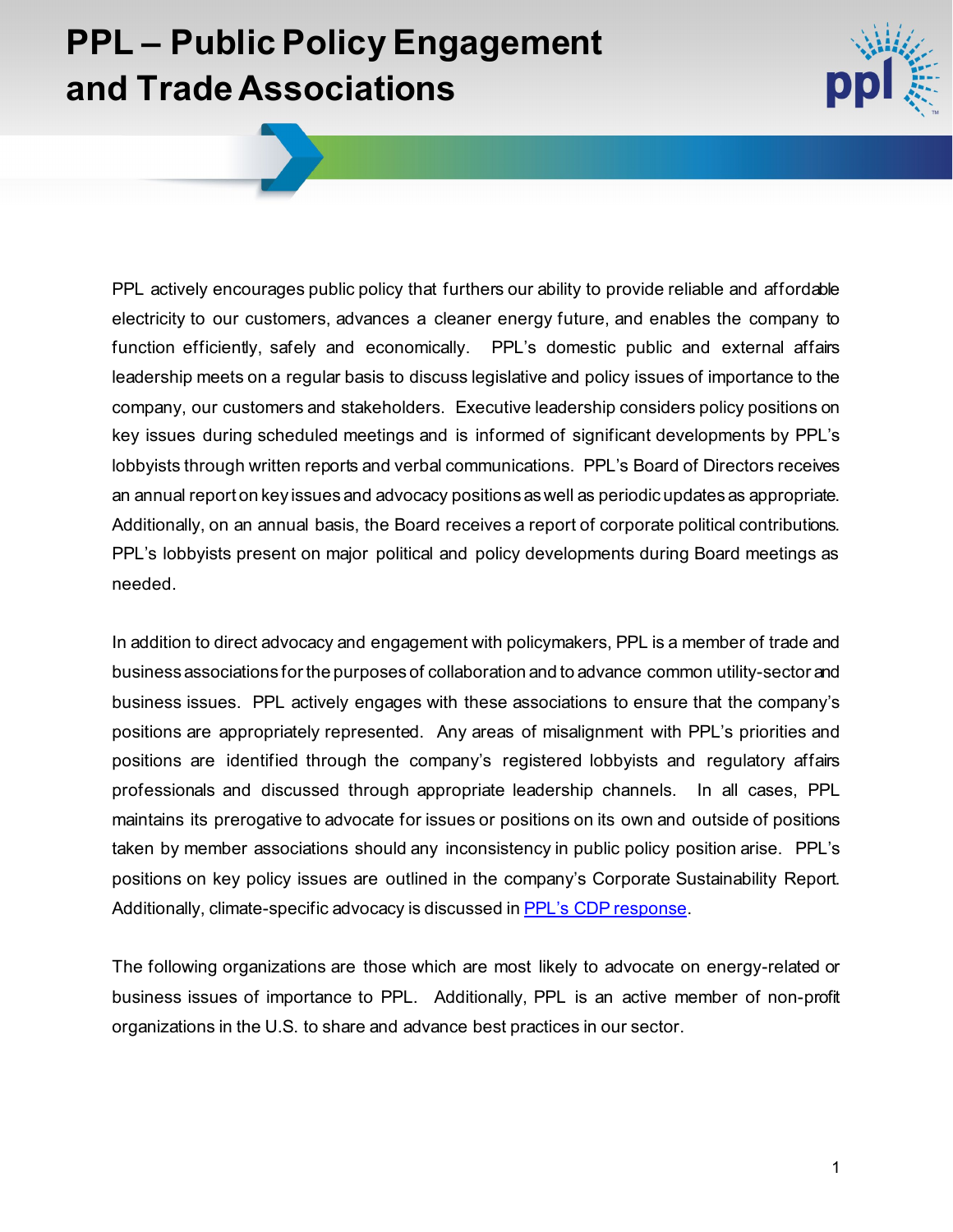## **NATIONAL TRADE ASSOCIATIONS**

**Edison Electric Institute (EEI):** The full EEI Board sets the association's federal and state policy through a consensus process. PPL's President and CEO is a member of the EEI Board. Generally, if EEI cannot reach consensus on an issue, the trade association takes no position. CEO Policy Committees and Task Forces, comprised of company CEOs, Presidents and COOs, oversee EEI public policy development and implementation. These policy committees are informed by Executive Advisory Committees (EACs), which provide direction and expertise to their respective CEO Policy Committees. PPL is represented on all key EACs, whose members generally are member company officers.

Alignment with PPL: Consistent

**American Gas Association (AGA):** The AGA Board annually sets the association's advocacy priorities and adjusts them as needed throughout the year. LG&E and KU's Chief Operations Officer is a member of the AGA Board. Recommendations for these advocacy priorities come from AGA Board Committees and Task Forces as well as committees of AGA members (e.g., Operations, Legislative Affairs, State Affairs, Legal, etc.), outlined in AGA's Committee Scope book.

Alignment with PPL: Consistent

**Solar Energy Industries Association (SEIA)**: SEIA is the national trade association for the solar and solar + storage industries and is working to create the framework for solar to achieve 20% of U.S. electricity generation by 2030. Its advocacy focuses on policies that promote reliable, lowcost solar power and market rules that establish fair competition. Safari Energy is an active member of SEIA.

Alignment with PPL: Consistent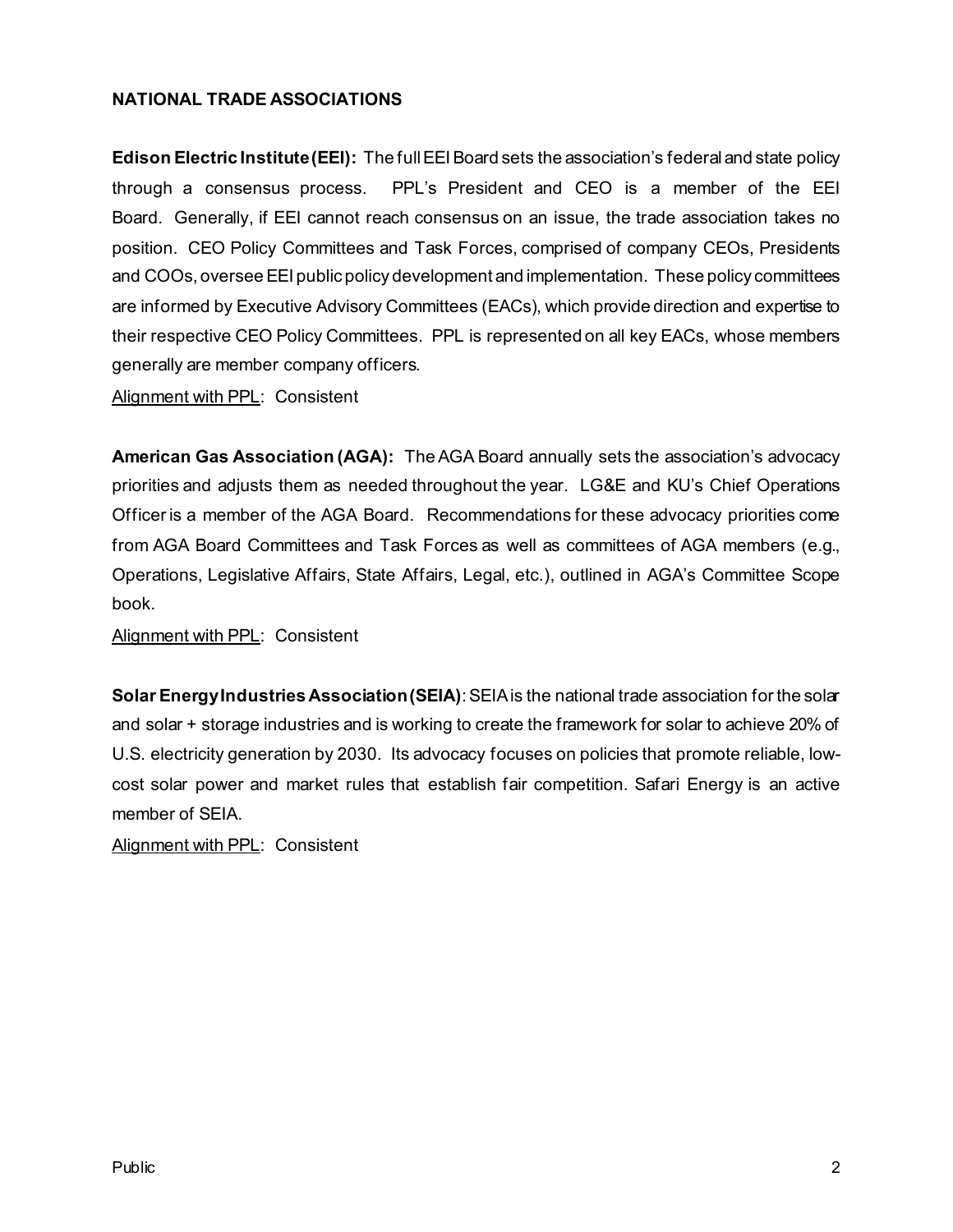## **STATEWIDE AND LOCAL TRADE AND BUSINESS ASSOCIATIONS**

**KentuckyChamber**: Before taking a position on a state policy, regulation or proposed legislation, the KY Chamber works through its staff to develop a position with assistance from its six Public Policy Councils and Small Business Committee. These Councils/Committees make policy and position recommendations to the KY Chamber's Board, which the Board can then review, modify, adopt or ratify. The policies usually provide a clear direction on positions; however, a Board vote is sometimes needed if there is not clear direction or if there is a split or a lack of consensus. Generally, if KY Chamber members cannot reach consensus on an issue, the Chamber does not take a position. LG&E and KU are represented on all relevant Public Policy Councils, and LG&E and KU's President and CEO is a member of the KY Chamber's Board of Directors, as well as the current past Chairman of the Board.

Alignment with PPL: Consistent

**Greater Louisville Inc. (GLI)**: GLI is governed by a volunteer Board of Directors, and the Executive Committee of the Board oversees the operation and management of the organization. Before taking a position on a local, state, or federal policy, regulation or proposed legislation, GLI works through its staff to develop a position with assistance from its Public Policy Council and the six Issue Advisory Committees that support it. The Public Policy Council makes policy/position recommendations to GLI's Board, which the Board can then review, modify, adopt or ratify. The policies usually provide a clear direction on positions; however, a Board vote is sometimes needed if there is not clear direction or if there is a split or a lack of consensus. Generally, if GLI members cannot reach consensus on an issue, GLI does not take a position. LG&E and KU are represented on the Public Policy Council and all relevant Issue Advisory Committees. Likewise, LG&E and KU's Chief Operating Officer is the current Chair of GLI's Board of Directors.

Alignment with PPL: Consistent

**Commerce Lexington, Inc.**: Commerce Lexington is governed by a volunteer Board of Directors, and the Executive Committee of the Board oversees the operation and management of the organization. Before taking a position on a local, state, or federal policy, regulation or proposed legislation, Commerce Lexington works through its staff to develop a position with assistance from its Public Policy Council and the Issue Advisory Committees that support it. The Public Policy Council makes policy/position recommendations to Commerce Lexington's Board, which the Board can then review, modify, adopt or ratify. The policies usually provide a clear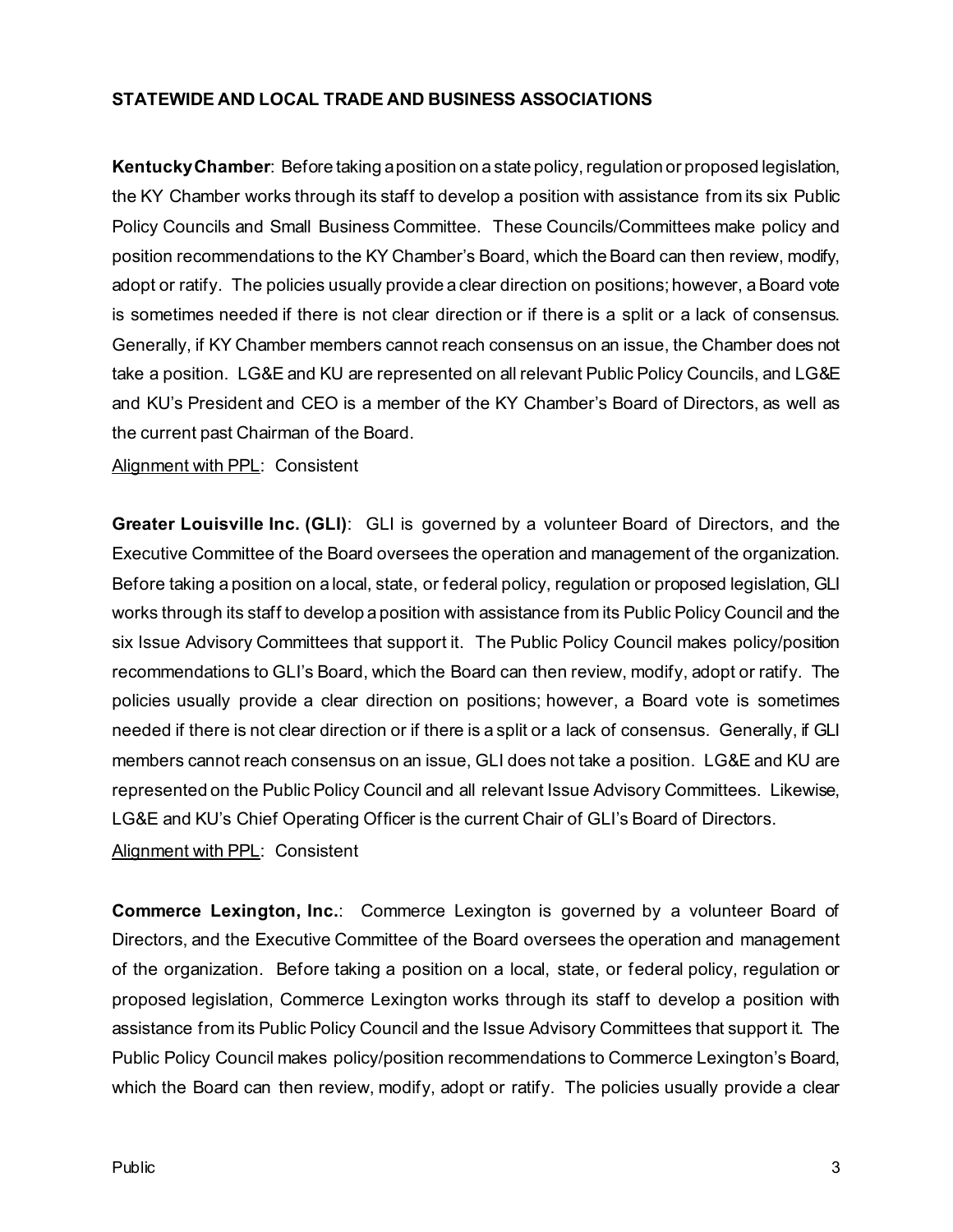direction on positions; however, a Board vote is sometimes needed if there is not clear direction or if there is a split or a lack of consensus. Generally, if Commerce Lexington's members cannot reach consensus on an issue, Commerce Lexington does not take a position. LG&E and KU's Vice President of External Affairs is a member of Commerce Lexington's Executive Committee and Board of Directors, as well as Chair of the Public Policy Committee.

Alignment with PPL: Consistent

**Kentucky Coal Association (KCA)**: LG&E and KU are members of the Kentucky Coal Association; however, no LG&E or KU employees are on KCA's Board or Executive Committee. Alignment with PPL: Mixed; possible inconsistencies related to clean energy transition. On occasions when KCA's policy positions do not align with LG&E and KU's, the Company notifies KCA and freely advocates against the position at issue.

**Pennsylvania Chamber**: Before taking a position on a state policy, regulation or proposed legislation, the Pennsylvania Chamber works through its staff to develop a position with assistance from its committees. PPL is represented on committees relevant to its business interests. The Pennsylvania Chamber's Policy Roundtable makes recommendations on changes to the Chamber's policies, which the Board can review, modify, adopt or ratify. The polices are reviewed every three years. The policies usually provide a clear direction on positions; however, a Board vote is sometimes needed if a regulatory or legislative issue arises and there is a lack of clear policy direction, or if a consensus position cannot be reached. PPL's VP-Public Affairs and Sustainability serves on the Chamber Board. If PPL is not in agreement with the final position of the Pennsylvania Chamber, that difference would be provided to the full Board either in writing to the Board members or verbally at a Chamber Board meeting.

Alignment with PPL: Consistent

**Energy Association of Pennsylvania (EAP):** Before taking a position on a state policy, regulation or proposed legislation, the EAP works through either its Regulatory Committee or its Legislative Committee to develop a consensus. General policy issues are discussed with the Board; however, as a general rule, EAP only agrees to develop a position on a policy, regulation or proposed legislation if there is a consensus among its members that EAP should take a position. PPL Electric Utilities' President serves on the EAP Board. If PPL is not in agreement with the final position of the EAP, that difference would be provided to the full Board either in writing to the Board members or verbally at an EAP Board meeting. Electric members on the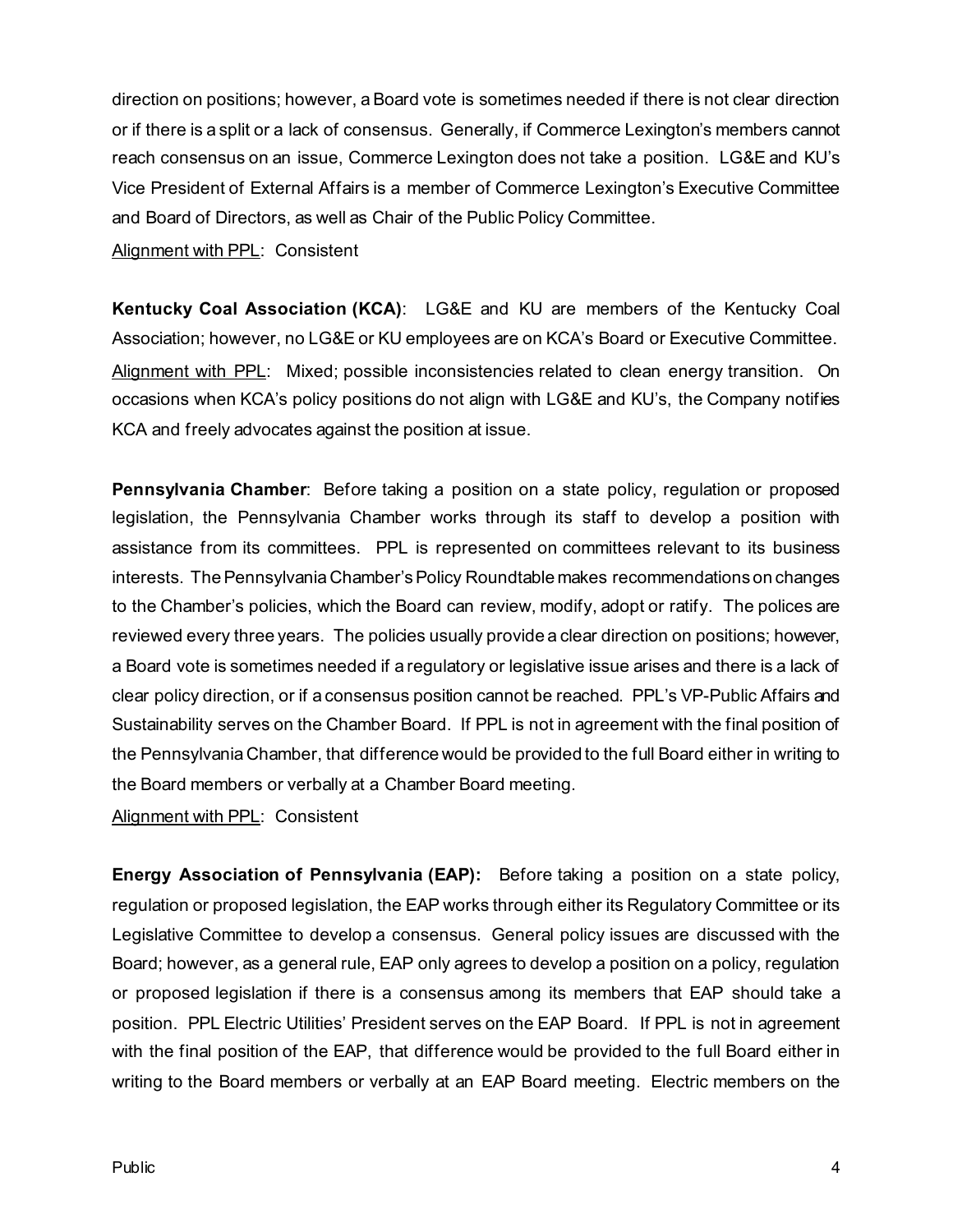Board are a mix of fully regulated transmission and distribution companies and those with generation affiliates.

Alignment with PPL: Consistent; however, there have been instances when EAP has been neutral on an issue of key importance to PPL Electric Utilities. In these instances, PPL Electric Utilities has notified EAP and advocated for the issue(s) on its own.

**New York Solar Industries Association (NYSEIA)**: NYSEIA works to achieve significant, longterm, and sustainable growth of solar energy for New York State. Its efforts include educating stakeholders on the environmental economic development, and energy-supply benefits of solar energy use, and participating in public policy and regulatory proceedings affecting the solar industry. Safari Energy is an active member of NYSEIA

Alignment with PPL: Consistent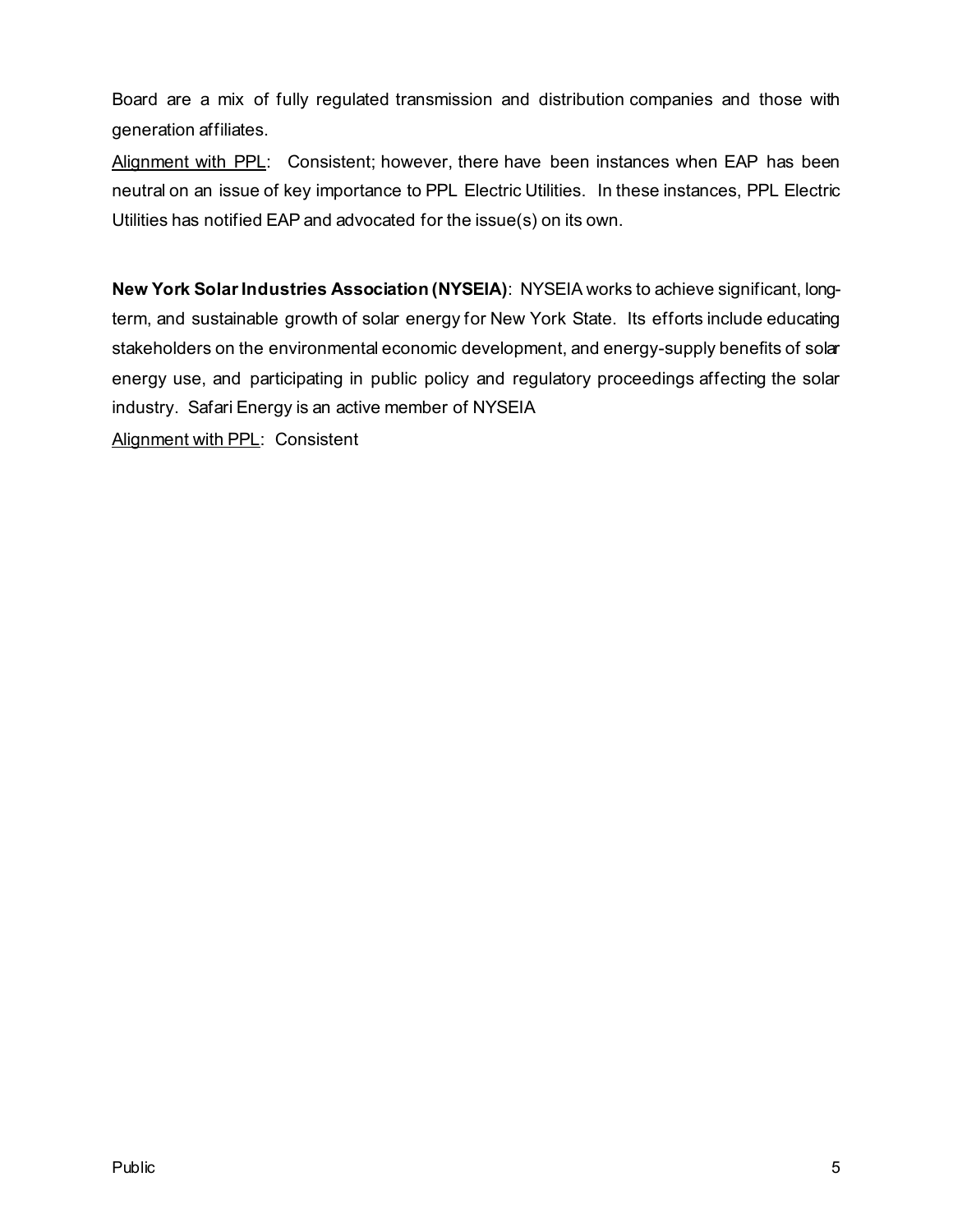## **NATIONAL NON-PROFIT ORGANIZATIONS**

**Electric Power Research Institute (EPRI):** EPRI provides thought leadership, industry expertise, and collaborative value to help the electricity sector identify issues, technology gaps, and broader needs that can be addressed through effective research and development programs. EPRI focuses on electricity generation, delivery, and use in collaboration with the electricity sector and its stakeholders. Of particular focus, EPRI's Low-Carbon Resource Initiative is focusing on the need to accelerate development and demonstration of low- and zero-carbon energy technologies. PPL is a founding sponsor of the Low-Carbon Research Institute (LCRI), and our CEO is a member of the Electric Power Research Initiative Board and chair of the LCRI Board Working Group, helping to identify the research priorities of the organization. PPL company executives have participated in several EPRI research and ESG initiatives.

Alignment with PPL: Consistent

**Smart Electric Power Alliance (SEPA):** SEPA envisions a carbon-free energy system by 2050 and works to assist electric power stakeholders address the most pressing issues they encounter as they pursue the transition to a clean energy future. It provides education, research, standards, and collaboration to help utilities and others across three pathways: electrification, grid integration, and regulatory and business innovation. As a member, PPL Electric Utilities is actively engaged on several fronts, especially with respect to grid integration. PPL Electric Utilities was named the 2019 SEPA Power Players Investor-Owned Utility of the Year, in recognition of the company's comprehensive plan and strategy to prepare for the future by creating the next generation of advanced distribution management system functionalities through its Distributed Energy Resource Management System (DERMS). PPL Electric Utilities is currently using SEPA as a resource in developing a strategy for electric vehicle infrastructure development. Consistent with its missions, SPEA is not engaged in advocacy. PPL uses research gathered from SEPAto inform policymakers and other stakeholders.

Alignment with PPL: Consistent

**National Association for Environmental Health, Safety and Sustainability Management (NAEM):** NAEM's mission is to empower corporate leaders to advance environmental stewardship, create safe and healthy workplaces, and promote global sustainability by providing benchmarking, networking and professional development opportunities. This organization is not